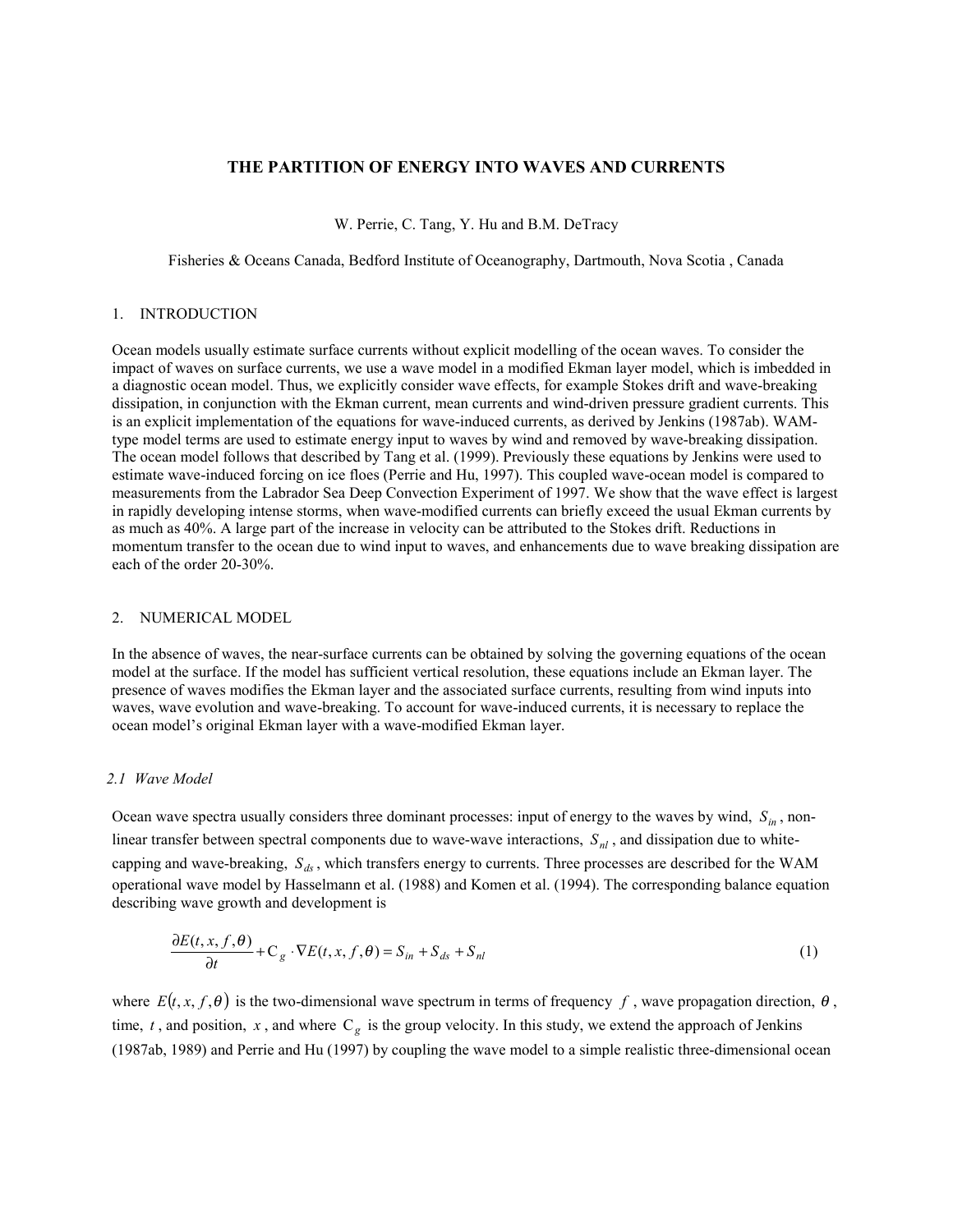model (Tang and Gui, 1996). This allows us to estimate the impact of surface waves on surface currents. We do not consider other coupling mechanisms here, such as the impact of currents on waves.

#### *3. Ocean Model*

We assume that the density current in the Ekman layer is much smaller than the Ekman current. This is generally a valid assumption in the Labrador Sea and the Grand Banks, because wind mixing and winter cooling create a surface mixed layer of uniform density in the upper tens to hundreds of meters of the water column. We use a diagnostic ocean model in which the water density does not change with time. The governing equations are given by

$$
\frac{\partial u}{\partial t} + \mathbf{f} \times u = -\frac{1}{\rho_o} \nabla p + \frac{\partial}{\partial z} (-\overline{w'u'})
$$
\n(2)

$$
\nabla \cdot \mathbf{u} + \frac{\partial w}{\partial z} = 0 \tag{3}
$$

$$
p = g\rho_o \zeta + g \int_z^0 \rho dz \tag{4}
$$

where  $\bf{f}$  is the Coriolis parameter and the (horizontal, vertical) components of velocity are  $(\bf{u}, w)$ , respectively. We assume co-ordinates where *z* is upward and  $\zeta$  is the adjusted sea level. Water density is  $\rho$  and  $\rho$ <sub>o</sub> is a reference density. The last term of Equation (2) is the vertical gradient of the Reynolds stress, which is created by windmixing and wave effects. This term is assumed significant only in the Ekman layer. The horizontal current is represented by a decomposition into an interior velocity,  $u_i$ , and an Ekman velocity,  $u_w$ :

$$
u = u_i + u_w. \tag{5}
$$

The Ekman current  $u_w$  is large only in the Ekman layer. The interior velocity includes the density current as well as the current associated with horizontal pressure gradients. Expanding Equations (2)-(4) in powers of the Ekman number,  $\varepsilon = d/H$ , where d is the Ekman depth and H is water depth, we get governing equations for *u<sub>i</sub>* and *u<sub>w</sub>*,

$$
\frac{\partial u_i}{\partial t} + \mathbf{f} \times u_i = -g \nabla \zeta - \frac{g}{\rho_o} \int_z^0 \rho dz
$$
\n(6)

$$
\frac{\partial \mathbf{u}_w}{\partial t} + \mathbf{f} \times \mathbf{u}_w = \frac{\partial}{\partial z} (-\overline{w \mathbf{u}_w'})
$$
(7)

where the Reynolds stress is parameterized by a vertical eddy coefficient,  $A_V$ ,

$$
-\overline{wu'_w} = A_V \frac{\partial u_w}{\partial z} \tag{8}
$$

The surface boundary condition for the Ekman current is:

$$
A_V \left. \frac{\partial \mathbf{u}_w}{\partial z} \right|_{z=0} = \frac{\mathbf{T}_a}{\rho_o} \tag{9}
$$

where  $T_a$  is wind stress, computed from surface wind fields, U, at 10m height,

$$
T_a = \rho_a C_d |U| U, \qquad (10)
$$

 $\rho_a$  is the air density, and  $C_d$ , the air-sea drag coefficient. Further details are presented in Perrie et al. (2002).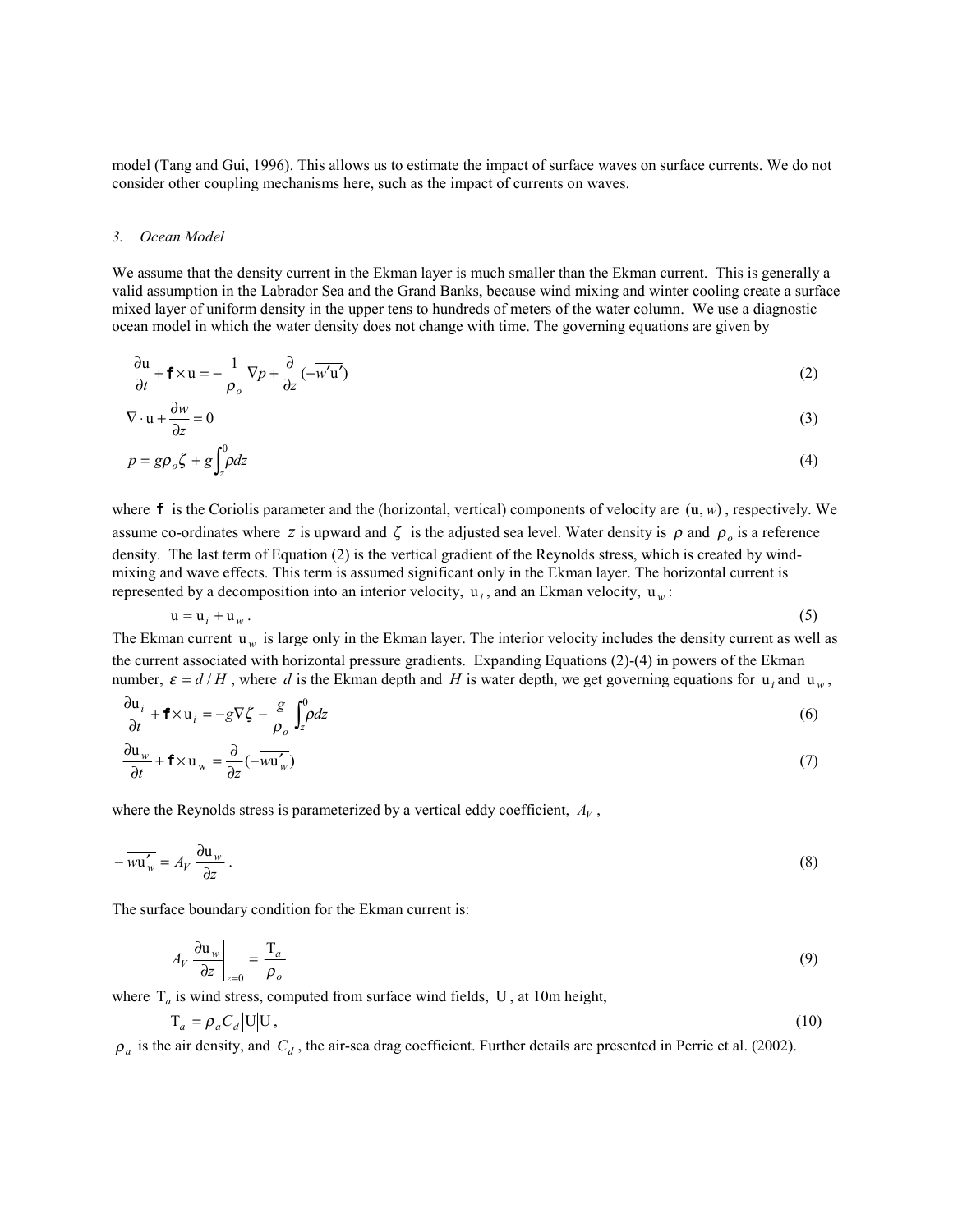#### *2.3 Wave-Current Coupling*

From Jenkins (1987ab, 1989) and Perrie and Hu (1997), wave modified surface currents are determined by,

$$
\frac{\partial \mathbf{u}_E}{\partial t} + \mathbf{f} \times \mathbf{u}_E = \frac{\partial}{\partial z} \left( A_V \frac{\partial \mathbf{u}_E}{\partial z} \right) - \mathbf{f} \times \mathbf{U}_S - 2\pi \int df \int f k S_{ds} 2k e^{2kz} d\theta \,. \tag{11}
$$

The associated surface boundary conditions, incorporating the effects of the energy input to waves by the wind  $S_{in}$ ,

$$
A_V \frac{\partial u_E}{\partial c}\Big|_{c=0} = \frac{T_a}{\rho_o} - 2\pi \int df \int f k S_{in} d\theta \tag{12}
$$

where *c* is the vertical coordinate *z* at time  $t = 0$ . These equations are in terms of the quasi-Eulerian current,  $\mathbf{u}_E$ , which is the Lagrangian mean current minus the Stokes drift,  $u_L - U_S$ . We can identify the quasi-Eulerian current with the Eulerian-mean current,  $u_w$  as long as particle displacements are not so large as to move from one space grid to another, during a given simulation. The second term on the right of  $(12)$  is a reduction in the wind stress for current generation, because some goes into wave generation. Stokes drift U<sub>S</sub> is the Lagrangian velocity at time *t* of a particle whose initial position was  $(x, y, c, t = 0)$ , following Huang (1971),

$$
U_S(x,t) = 4\pi \iint fke^{2kc} E(f,\theta) df d\theta.
$$
 (13)

#### *2.4 Model Implementation*

In the presence of waves the total horizontal current at the surface, u *surf*, is given by the sum,

$$
\mathbf{u}_{\text{surf}} = \mathbf{u}_i + \mathbf{u}_E + \mathbf{U}_S. \tag{14}
$$

The ocean model domain is a rectangle measuring 1200 km X 2240 km with the left side approximately parallel to the Labrador coast, as shown in Figure 1a. Within this domain, the model equations were implemented on a 20 km X 20 km staggered spatial grid (C grid). Seasonal climatological temperature and salinity data from an objective analysis were used to compute the density field (Tang et al., 1999). Six-hourly wind data from Canadian Meteorological Service were used for forcing.

A finite–difference method is used for  $u_E$  and Stokes drift  $U_S$ , with an implicit time-stepping to satisfy the stability conditions. A grid of 200 points was used in the vertical direction [0, 100] m, varying from 5 mm at the surface to  $\sim$ 1 m at the bottom. The fineness of the grid near the upper surface necessitates a time-step of about 70sec to satisfy the stability condition. The wave model time-step and grid spacing are 1200 sec and 50 km. We used a well-tuned second-generation operational wave model to estimate  $E(f, \theta)$  as in Perrie and Hu (1997).

### 4. CASE STUDY

The storm occurring on 26-27 January is an example of developing synoptic storms that pass across Newfoundland and the Labrador Sea to the Northeast. This storm developed high winds over an extensive region, as it intensified and propagated across the Grand Banks and the Labrador Sea. Winds reached a maximum of almost 25 m/s on 27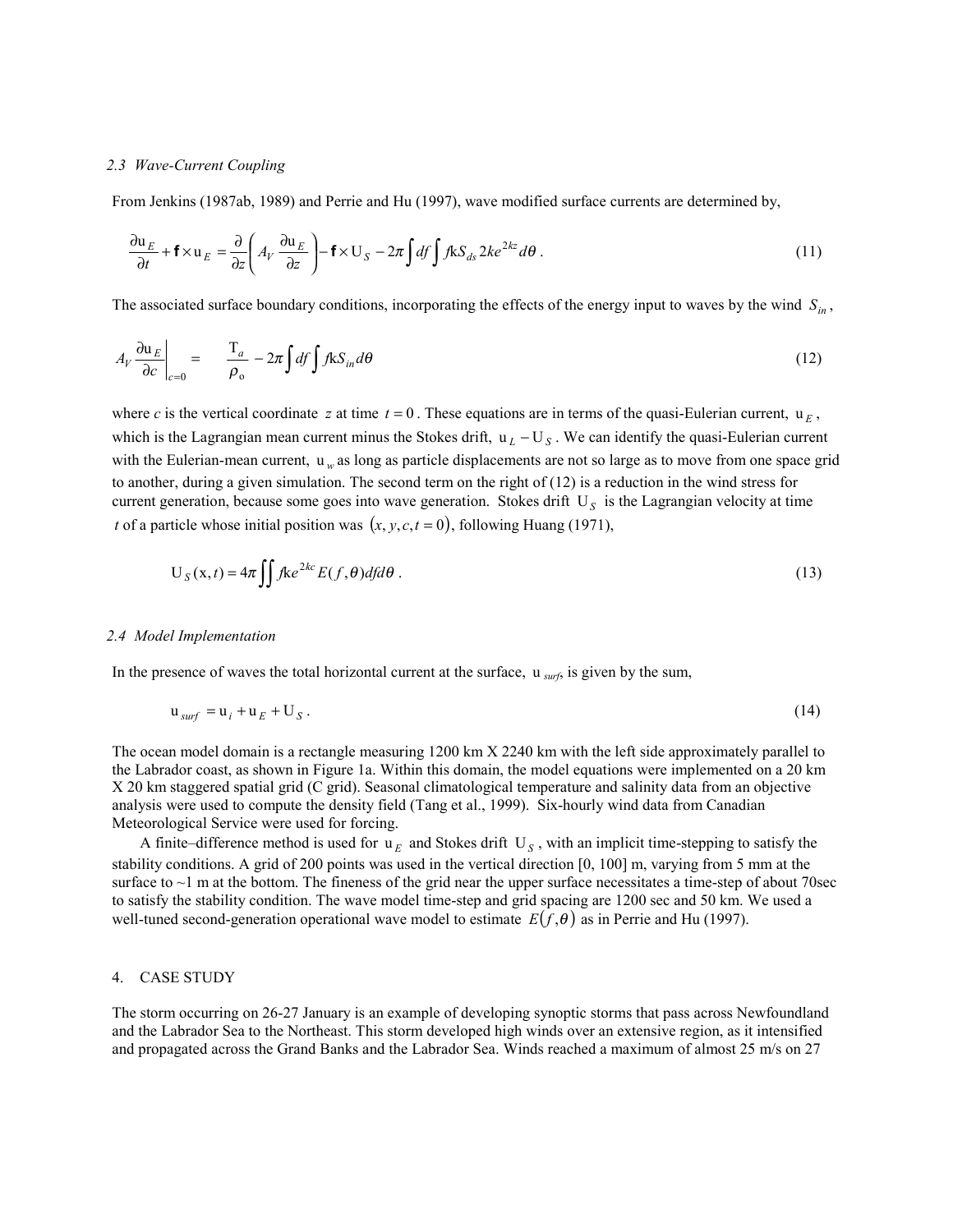January at 00 UTC. Shortly thereafter, winds in the southern Labrador Sea began to significantly weaken while a strong new system pushed across the northern Labrador Sea with associated of high winds.



Figure (1a). The ocean model domain (1200 km X 2240 km) with left side parallel to the Labrador coast. Grid spacing is 20 km. The wave model is implemented on the entire map on a 50 km grid. The position of buoy #23549 is indicated. The location of ice cover for the period 26-31 January 1997 is shown (•). (1b) Surface currents from the ocean model, excluding its Ekman layer, for 27 January. This is  $u_i$ , with no  $u_F$  or  $U_S$ .

In Figure 1b, we give the surface current field,  $u_i$ , from the ocean model for 27 January 00 UTC, resulting from the density current as well as the current associated with horizontal pressure gradients. This shows the Labrador Current and its extension along the shelf edge of the Labrador Shelf, the N.E. Newfoundland Shelf and the Grand Banks. The corresponding Ekman currents  $w_w$  (without waves) for 26-29 January follow the intensification and weakening of the storms as they propagate across the Labrador Sea, driven by winds that increase in magnitude as storms become stronger, and decrease as the storms weaken. These are shown in Figure 2, for the usual Ekman relations Equations (7)-(9). These currents have no explicit consideration of waves. Momentum is passed directly to currents.

As most surface current data are collected with drifters, we will present a comparison with buoy drift data from the LSDCE (Labrador Sea Deep Convection Experiment 1997) campaign, at the Workshop. The buoy (#23549) is shown in Figure 1a. The comparison is for 16-21 December 1996. During the period of the test, wind speeds were reasonably high, often in excess of 10m/s. When winds are low, waves are also low, Ekman currents are small and waves have little effect. We will show (a) the ocean model only, *without* Ekman layer or wave-induced currents, (b) with Ekman layer currents, and (c) with modified Ekman layer currents and wave-induced currents. Thus, it will be shown that the ocean model's estimate for displacement is about 40% of the buoy trajectory, in magnitude. The difference in direction is about 10 $^{\circ}$ . The Ekman currents gives a combined ocean + Ekman model that is about 80% of the buoy trajectory, and the ocean + wave-modified Ekman currents is almost the same displacement as the buoy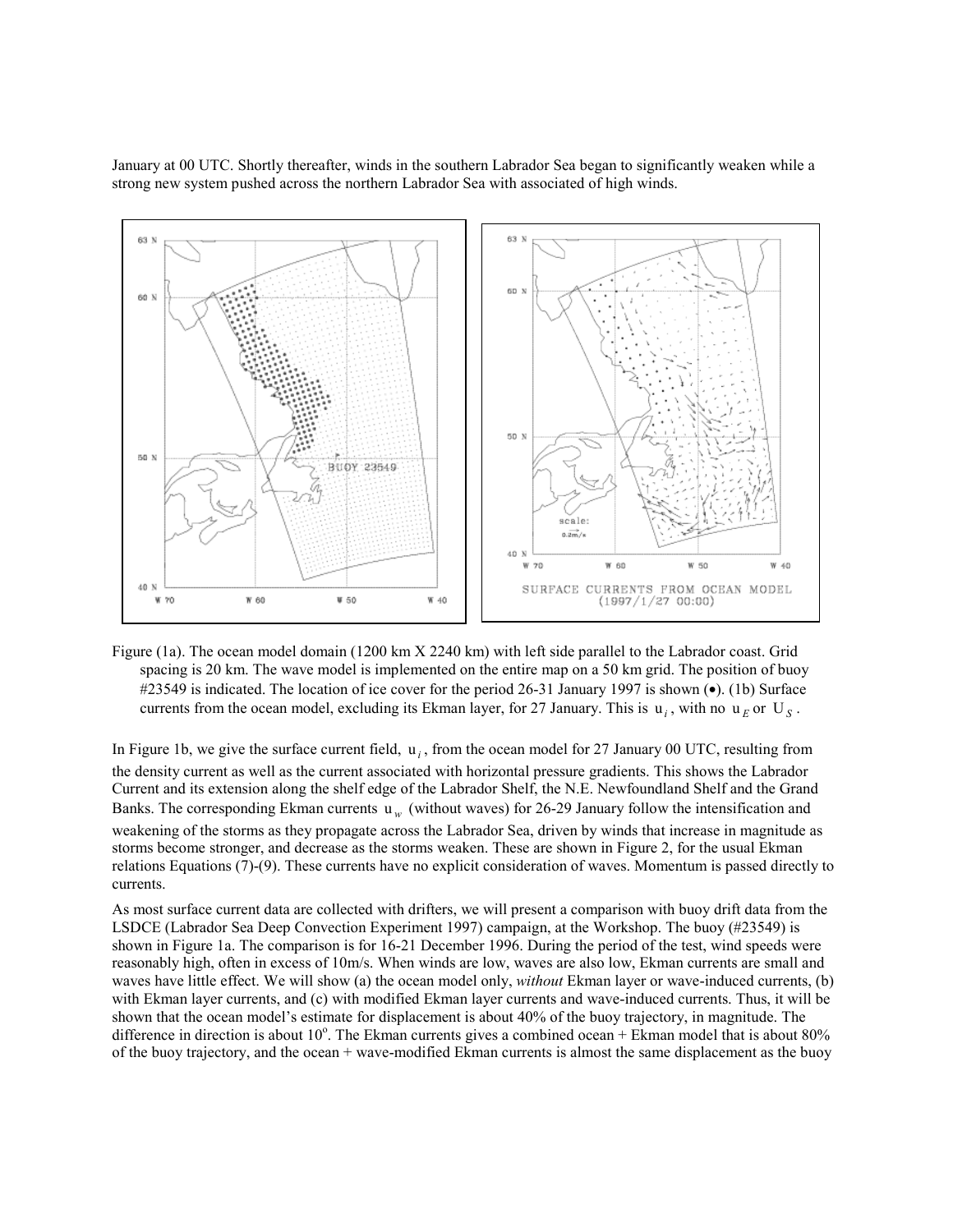drift in this five-day period. Thus, we can show that wave-current interactions have a major effect on surface currents. To cross-link the traditional Ekman layer model which has current *w*<sub>w</sub> to the wave-modified Ekman layer with  $\mathbf{u}_F$ . We will show the latter as a per centage enhancement on the former for the case study.



Figure (2). Ekman currents for 27 January at 00, 06, 12, 18 UTC, without wave effects.

## 5. CONCLUSIONS

The effects of waves on surface currents are considered using a diagnostic ocean model and an operational wave forecasting model. During wave growth, the part of the wind momentum transferred to surface waves through  $S_{in}$ exceeds that removed through  $S_{ds}$ , and as a result wind stress is less efficient in driving the surface current. When winds and waves are high, wave-induced currents are important even when ocean currents are strong. In rapidly developing storms, wave-modified currents can exceed 40% compared to the total current field, for large ocean regions. Wave-enhanced surface currents evolve as the storms evolve, following the high wind and wave areas. During quiescent periods, wave-induced currents are comparatively weak. The wave effect causes a Stokes drift that can be comparable to the surface currents estimated by the usual Ekman formulation. In terms of total momentum atmosphere-ocean transfers, parameterization of wave-generation causes reductions in the estimated momentum transfer to the ocean due to the wind input to waves, and enhancements due to wave dissipation.

### ACKNOWLEDGEMENTS

This study was funded by the Canadian Panel on Energy Research and Development (PERD) of Canada under Projects #534201 on Advanced Wave Models and #21758 on Ocean Surface Currents and Waves. High quality wind